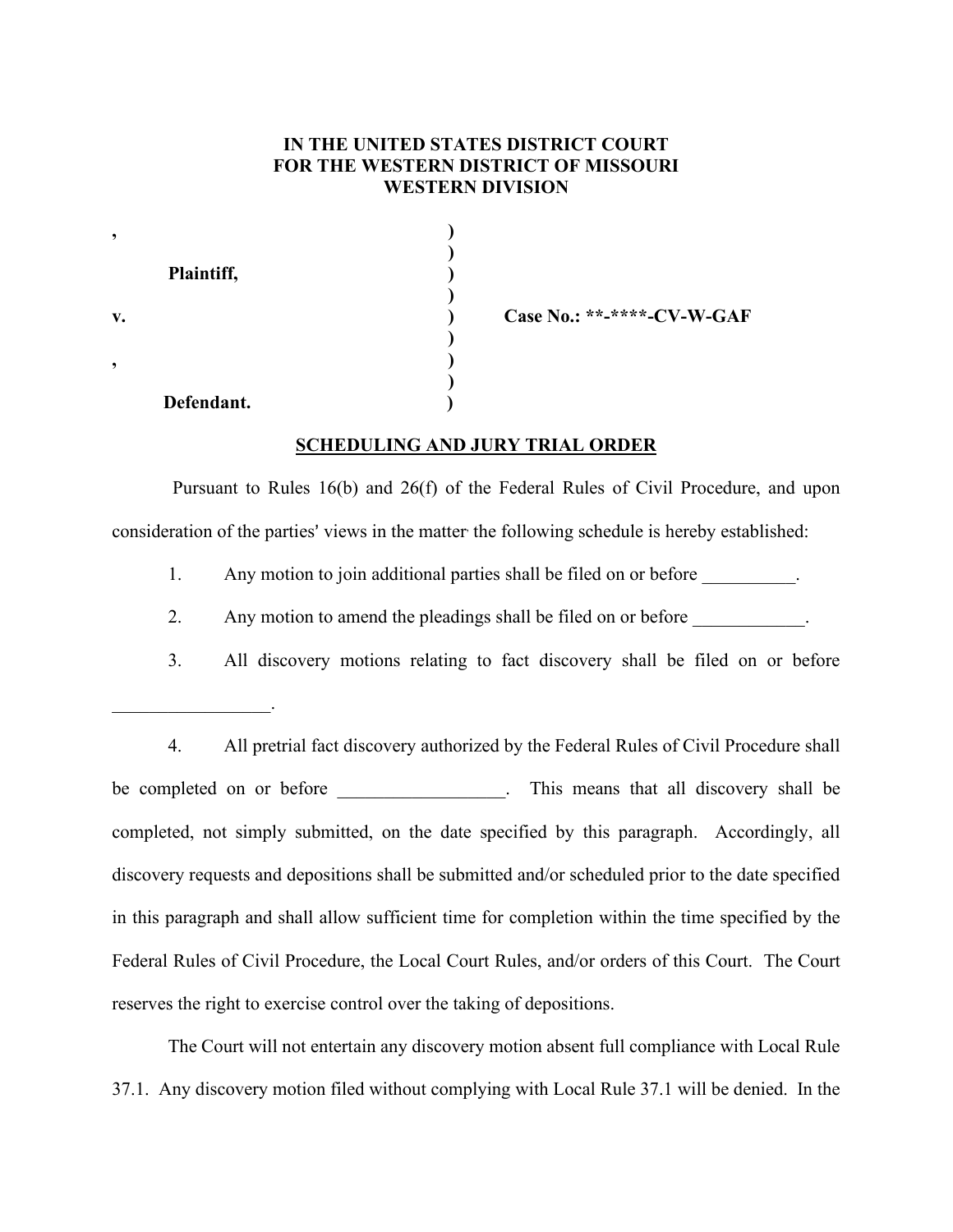event that a teleconference is needed, my Judicial Assistant/Courtroom Deputy may be reached at 816-512-5660. All teleconference requests should be directed to her. A description of the discovery dispute, not to exceed one page in length, should be emailed to my Judicial Assistant/Courtroom Deputy at lisa mitchell@mow.uscourts.gov and my law clerk at janelle niebuhr@mow.uscourts.gov by movant within twenty-four (24) hours of the teleconference.

5. Teleconferences by cell phone are discouraged. Counsel must have a clear connection without interference from background noise. Otherwise, counsel may be disconnected and considered as having failed to appear.

6. Plaintiff shall designate any expert witnesses he/she intends to call at trial on or before expert witnesses he/she intends to call at before trial on or before \_\_\_\_\_\_\_\_\_\_\_\_\_\_\_\_. This paragraph applies to all witnesses from whom expert opinions will be elicited, regardless of whether the witness was specially retained to provide trial testimony.

7. Along with each party's designation of expert witnesses, each party shall provide the other parties with an affidavit from each expert witness designated pursuant to paragraph 6 above. The affidavit shall include a complete statement of all opinions to be expressed and the basis and reasons therefor, the data or other information considered by the witness in forming the opinions, any exhibits to be used as a summary of or support for the opinions, the qualifications of the witness (including a list of all publications authored by the witness within the preceding ten years), the compensation to be paid for the study and testimony, and a listing of any other cases in which the witness has testified as an expert at trial or by deposition within the preceding four years.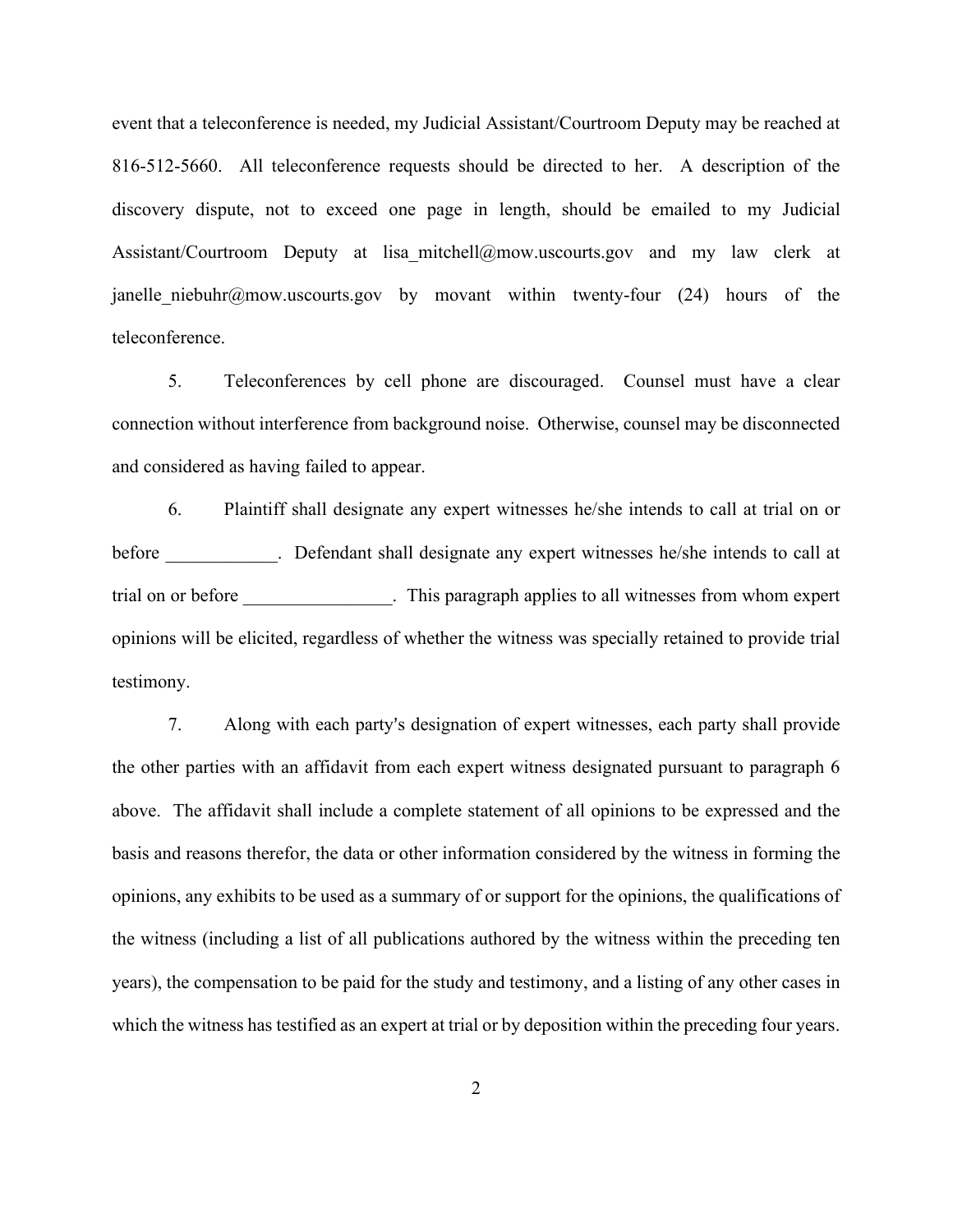Expert witnesses may testify only as to matters contained in the affidavit described above unless leave of Court is granted upon good cause shown.

8. With respect to treating physicians who will testify as to treatment provided, the requirements of paragraph 7 of this Order may be satisfied by providing a copy of all the treating physician's files, records and notes relating to the treating physician's patient to the opposing party. For the purpose of this paragraph, a "treating physician" is a doctor (including psychiatrist, dentist or other practitioner of the healing arts) retained by a party prior to retaining counsel in this matter. A treating physician will not be allowed to give expert testimony beyond the treatment provided by said physician unless designated as an expert as required under paragraph 6 of this Order. A treating physician who will provide expert testimony beyond the treatment provided by said physician must further comply with the requirements of paragraph 7 of this Order.

9. All dispositive motions, except those under Rule  $12(h)(2)$  or (3), shall be filed on or before **All dispositive motions shall have a separate section wherein each** statement of fact is individually numbered so that any party opposing such motion may refer specifically to a genuine issue of material fact. Suggestions in opposition to a dispositive motion shall begin with a concise listing of material facts as to which the party contends a genuine dispute exists. All motions for summary judgment shall comply with Local Rules 7.1 and 56.1.

10. All motions for extension of time pursuant to Rule 6(b) or Rules 31, 33, 34 and 36 must state:

- a. The date when the pleading, response or other action is/was first due;
- b. The number of previous extensions and the date the last extension expires;
- c. The cause for the requested extension, including a statement as to why the action due has not been completed in the allotted time; and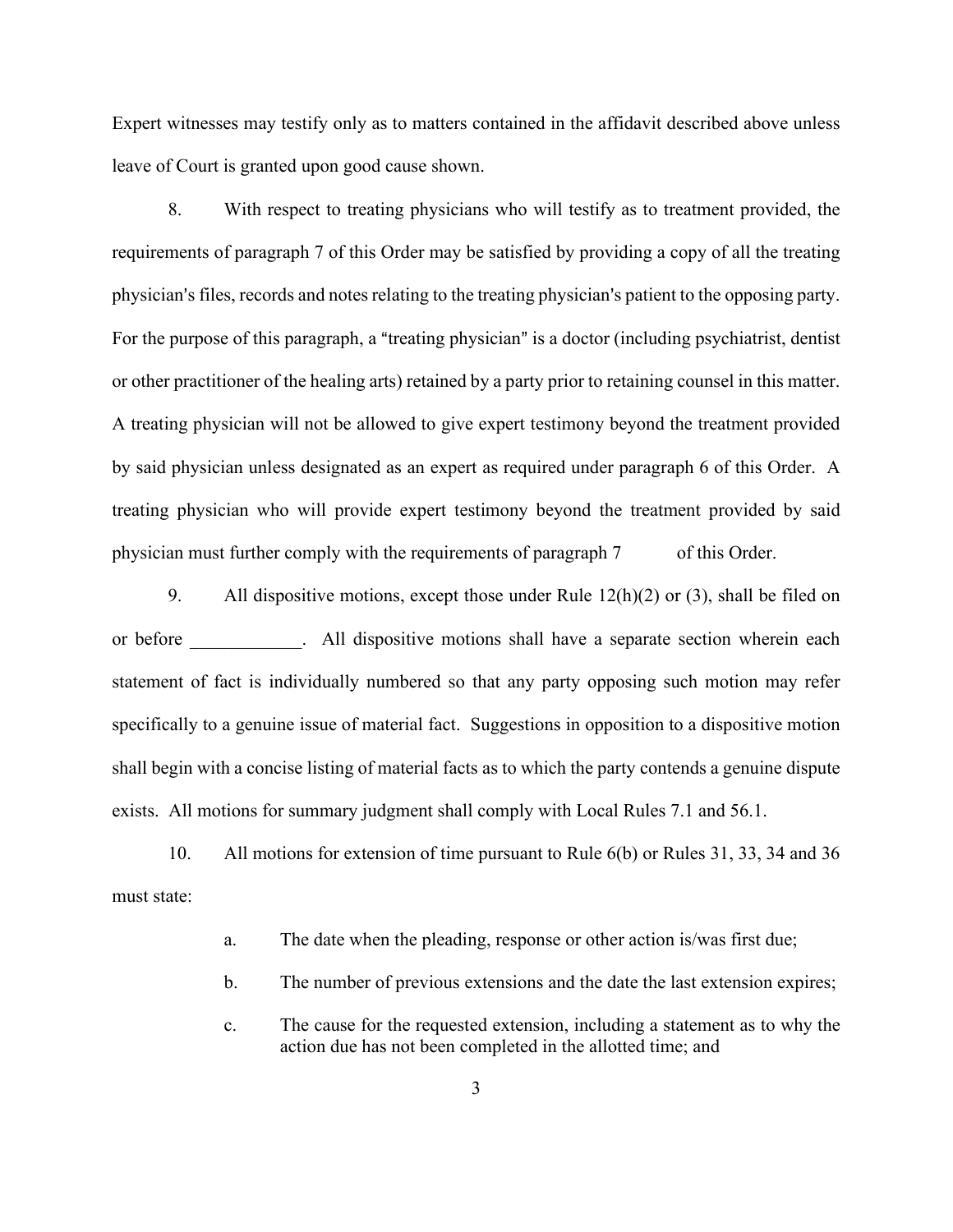- d. Whether the requested extension is approved or opposed by opposing counsel (agreement by counsel of a requested extension is not binding on the Court).
- 11. This case is scheduled for a jury trial, commencing at 9:00 a.m., on

United States District Courthouse in Kansas City, Missouri.

12. A final pretrial conference in this case will be held at a.m./p.m., on \_\_\_\_\_\_\_\_\_\_\_\_\_\_, *via* telephone conference initiated by plaintiff's /defendant's counsel; the Court's telephone number is 816-512-5660. Lead trial counsel shall participate in this conference. The agenda for this conference will include:

- a. Identification of facts not in dispute to which the parties will stipulate, in order to save trial time;
- b. Identification of legal and factual issues to be tried;
- c. Disposition of pending motions;
- d. Discussion of any legal questions which must be resolved prior to trial;
- e. Discussion of any suggestions by counsel to simplify and expedite the trial; and
- f. Discussion of the status and likely success of settlement negotiations.
- 13. The following documents shall be filed prior to the pretrial conference:
	- a. Motions in limine shall be filed at least ten (10) days prior to the pretrial conference. Responses to motions in limine shall be filed at least three (3) days prior to the pretrial conference.
	- b. At least three (3) days prior to the date the pretrial conference is to be held, the parties shall file a stipulation of any uncontroverted facts. If no stipulated facts can be agreed upon, including facts related to the Court's subject matter jurisdiction, the parties shall file a joint statement to that effect. Notwithstanding the fact that the time for discovery will have closed, a request to stipulate, if preserved in the record, will constitute a request for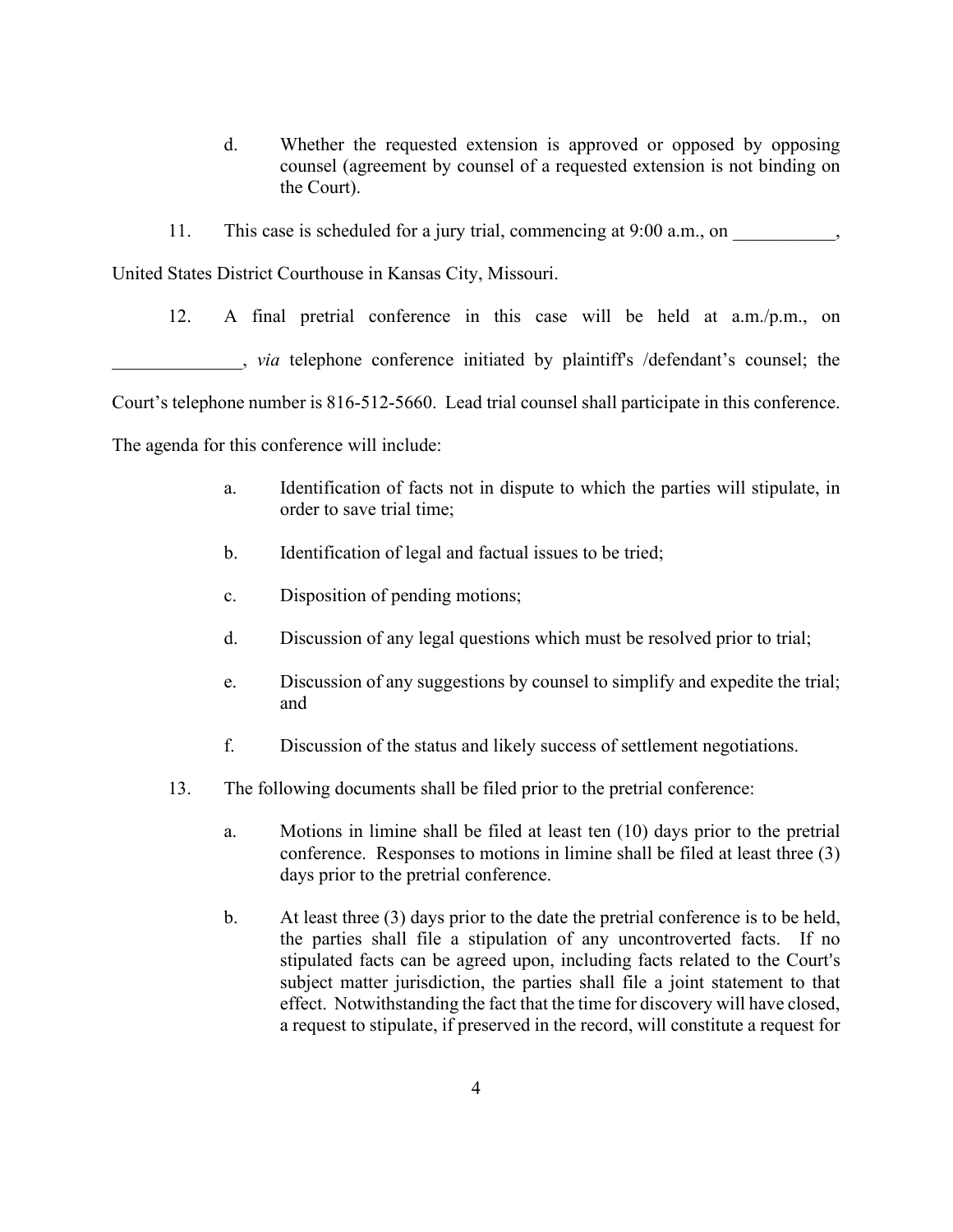admission under Rule 36 and failure to stipulate may be subject to sanctions under Rule 37(c).

- c. At least three (3) days prior to the date the pretrial conference is to be held, the parties shall file a stipulation as to the admissibility of evidence, when the identification and foundation of the exhibit is not to be contested. Notwithstanding the fact that the time for discovery will have closed, a request to stipulate, if preserved in the record, will constitute a request for admission under Rule 36 and failure to stipulate may be subject to sanctions under Rule 37(c).
- d. At least three (3) days prior to the date the pretrial conference is to be held, each party shall file and serve a list of all witnesses who may be called at trial. If a witness is not listed by a party, that witness will not be permitted to testify absent leave of Court and then only for the purpose of unanticipated rebuttal or impeachment. After the time for filing lists of witnesses has expired, no supplemental or amended list will be filed without leave of Court and for good cause.
- e. At least three (3) days prior to the date the pretrial conference is to be held, that party will file and serve a list of all exhibits which may be offered at trial. The parties shall additionally prepare and provide to the courtroom deputy an exhibit index, with said index being prepared on a form that is available on the Court's website at https://www.mow.uscourts.gov/forms/district. Each exhibit will be designated as either "Plaintiff's" or "Defendant's," numbered with an Arabic numeral and described following the enumeration. If an exhibit consists of more than one (1) page or part, the number of pages or parts shall be included in the description. The exhibit number must be marked on each exhibit at the time of listing. It is not necessary to list exhibits to be used only for rebuttal purposes. Except by leave of Court for good cause, no exhibit will be received in evidence which is not listed by the counsel offering the exhibit. After the time for filing lists of exhibits has expired, no supplemental or amended list of exhibits will be filed without leave of Court for good cause.
- f. Ten (10) days before the date the pretrial conference is to be held, each party asserting an affirmative claim or claims for relief (plaintiff, third-party plaintiff, counterclaiming defendant, etc.), shall file and serve a designation, by page and line number, of any deposition testimony to be offered in evidence as a part of that party's case.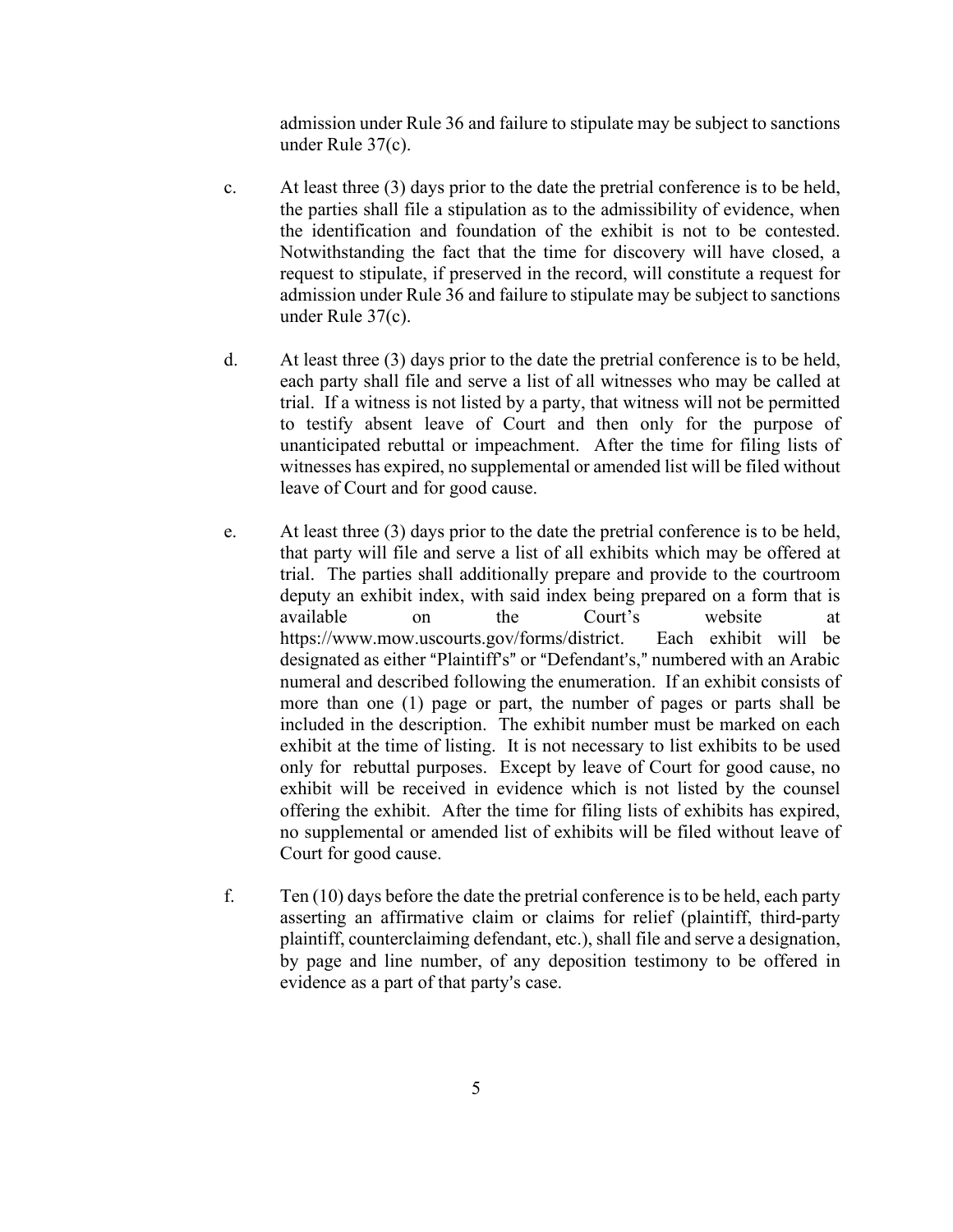- g. At least five (5) days prior to the date the pretrial conference is to be held, each party defending against an affirmative claim for relief shall file and serve:
	- i. Any objections to proposed deposition testimony designated by any other party;
	- ii. A designation, by page and line number, of any deposition testimony to be offered as cross-examination to deposition testimony designated by other parties; and
	- iii. A designation, by page and line number, of any deposition testimony to be offered in evidence as part of that party's case-in-chief in connection with such defense.
- h. On or before the date the pretrial conference is to be held, each party shall serve, file and deliver to all other parties its objections to any deposition testimony designated pursuant to subparagraphs g. ii. and iii. above.
- 14. The following documents shall be filed prior to trial:
	- a. **Two (2) weeks prior to trial**, the parties shall jointly file on CM/ECF an original (without sources) and an annotated (with sources) set of proposed jury instructions. Proposed annotated instructions shall reflect the authorities upon which the instruction is based and should be taken from or drawn in the manner of Model Civil Jury Instructions for the District of Courts of the Eighth Circuit and/or Missouri Approved Instructions (MAI) where available and appropriate. All instructions shall be designated as "Instruction No. " without indicating which party proposed the instruction. **Parties shall also email to my Judicial Assistant/Courtroom Deputy at lisa\_mitchell@mow.uscourts.gov and to my law clerk at janelle\_niebuhr@mow.uscourts.gov, in MS Word format both the original and annotated copies of the instructions, in separate documents.**

The Court prefers to receive joint instructions from the parties. Separate instructions are appropriate only when the parties cannot agree upon a specific instruction. In that instance, counsel shall state in writing the reason for the objection with authority cited as well as an alternative instruction. **The deadline for submitting objections and alternative proposed instructions is one (1) week before the date of trial.**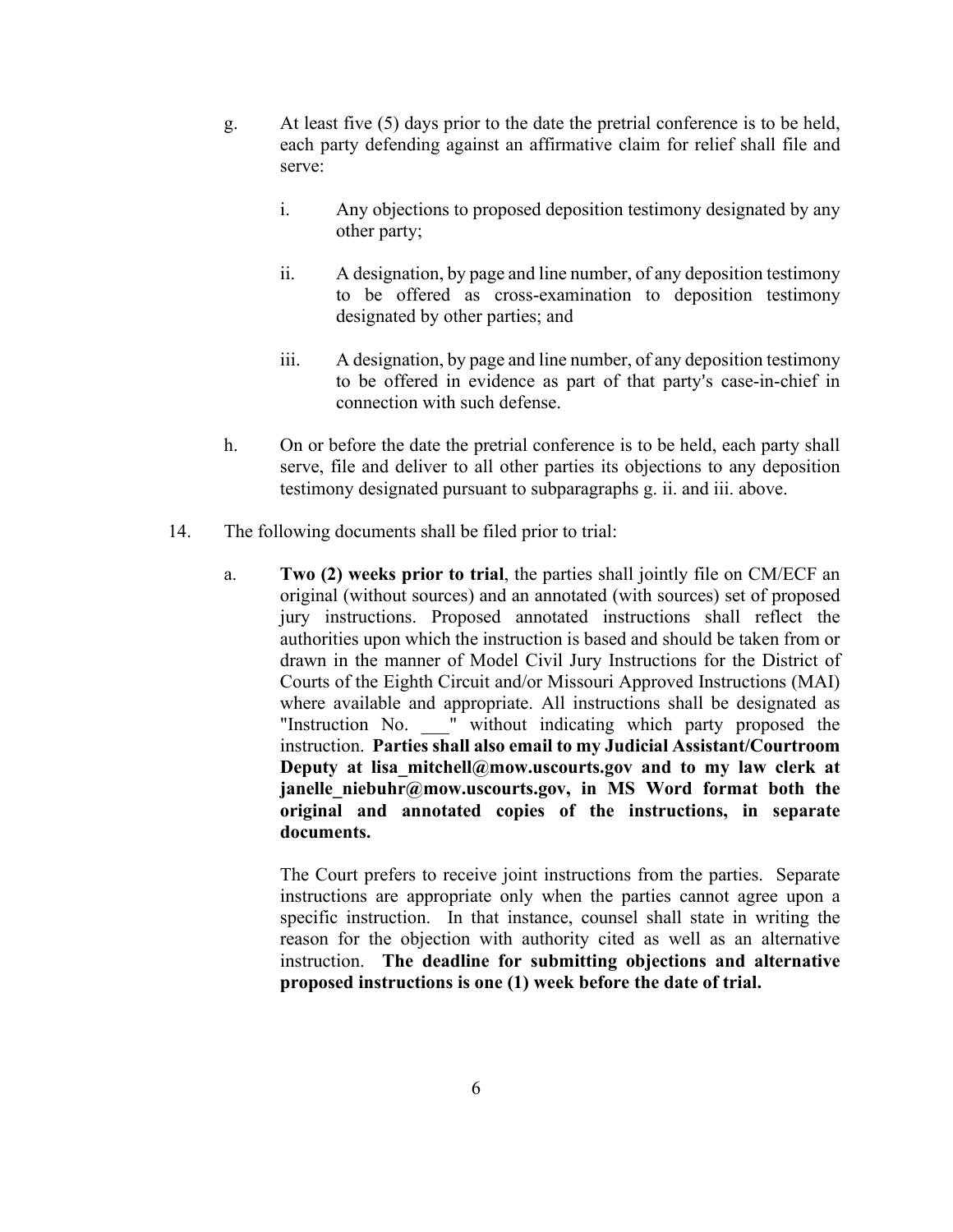- b. **At least five (5) days prior to the date of trial**, counsel for each party may file a trial brief stating the factual and legal contentions for the party for whom the trial brief is filed.
- c. **At least ten (10) days prior to the date of trial**, counsel for each party is requested to file a list of questions or topics for voir dire examination desired to be propounded by the Court. Objections to opposing party's voir dire questions shall be filed at least five (5) days prior to trial.

15. The Court may place time limits on opening statements, and direct and crossexamination of all witnesses. You should be prepared to support your representations as to the length of trial.

16. In order to ensure the efficient use of time during trial, the following rules of Court

will be imposed:

- a. All legal issues must be raised in advance of trial by written motions and in accordance with the scheduling order of this Court;
- b. Motions will not be heard during trial without a strong showing that counsel could not, by due diligence, have raised them sooner;
- c. Testimony will not be interrupted to deal with evidentiary matters that could have been heard in advance of trial. The Court will consider those matters during recess, at noon break, or at the end of the day. Counsel should be prepared with written authority for their positions; and
- d. Witnesses who will be testifying from exhibits or about exhibits should review them immediately prior to their testimony.

IT IS SO ORDERED.

s/ GARY A. FENNER, JUDGE UNITED STATES DISTRICT COURT

DATED:

**NOTE: This is an example of what Judge Fenner's Scheduling and Jury Trial Order will look like when entered. The Proposed Scheduling Order filed by the parties should NOT**